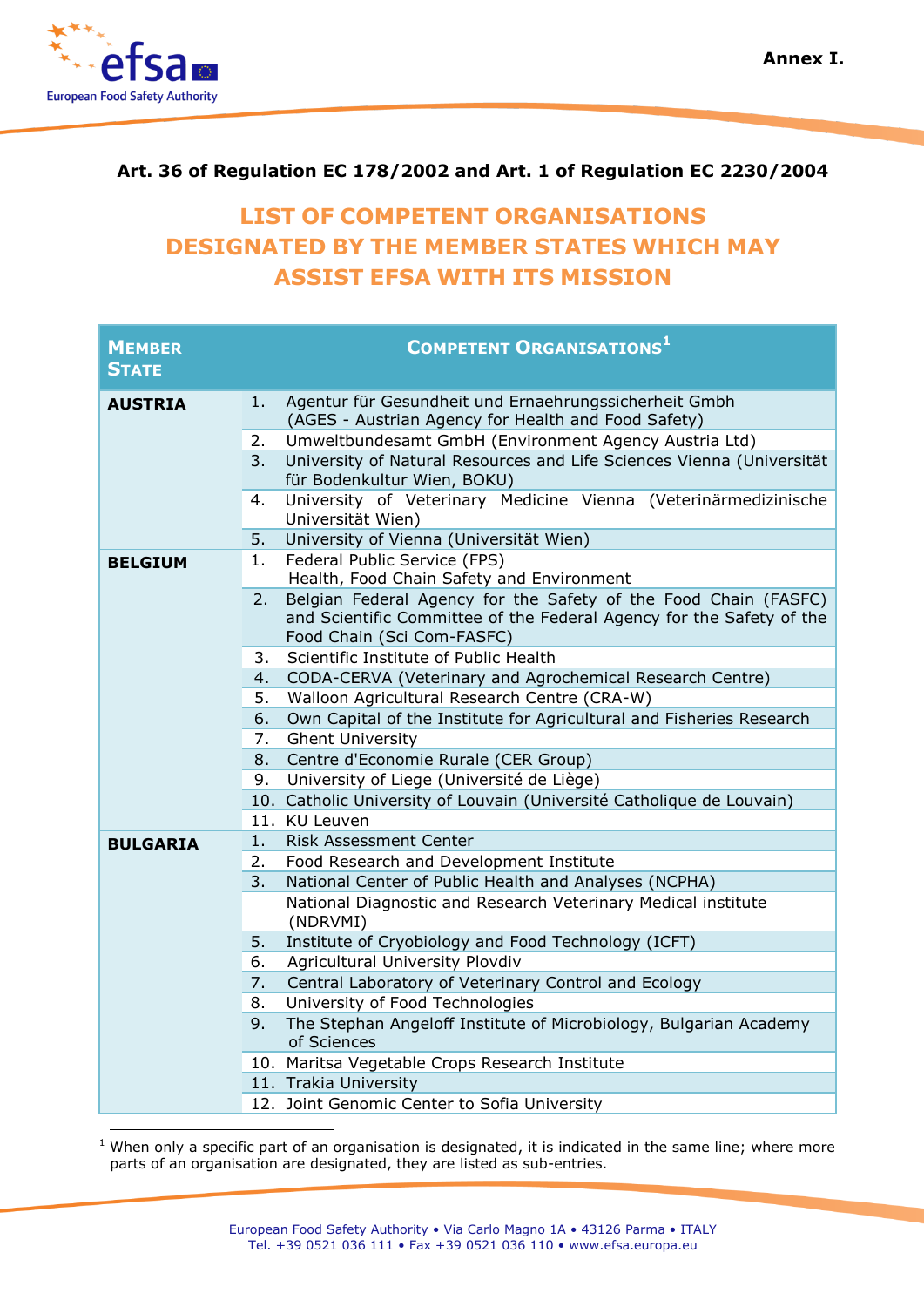| <b>BULGARIA</b> |    | 13. Institute of Biology and Immunology of Reproduction Acad. "Kiril<br>Bratanov", BAS |
|-----------------|----|----------------------------------------------------------------------------------------|
|                 |    | 14. Institute of Soil Science, Agrotechnology and Plant Protection                     |
| <b>CROATIA</b>  | 1. | Croatian Food Agency (Hrvatska agencija za hranu, HAH)                                 |
| <b>CYPRUS</b>   |    | 1. State General Laboratory (SGL)                                                      |
|                 |    | 2. Veterinary Services                                                                 |
|                 | 3. | Department of Agriculture, Ministry of Agriculture Natural Resources                   |
|                 |    | and Environment                                                                        |
|                 |    | 4. Agricultural Research Institute                                                     |
|                 |    | 5. Public Health Services                                                              |
| <b>CZECH</b>    | 1. | Ministry of Agriculture of the Czech Republic                                          |
| <b>REPUBLIC</b> | 2. | Mendel University in Brno, Faculty of Agronomy, Department of                          |
|                 |    | Animal Breeding                                                                        |
|                 | 3. | National Institute of Public Health                                                    |
|                 |    | 4. Veterinary Research Institute (VRI)                                                 |
|                 |    | 5. Crop Research Institute                                                             |
|                 |    | 6. Institute of Animal Science                                                         |
|                 | 7. | Czech University of Life Sciences Prague (Ceska zemedelska                             |
|                 |    | univerzita v Praze)                                                                    |
|                 |    | 8. Food Research Institute Prague                                                      |
|                 |    | 9. Biology Centre, Academy of Sciences (BCAS)                                          |
|                 |    | 10. Institute of Chemical Technology Prague                                            |
|                 |    | 11. University of Veterinary and Pharmaceutical Sciences Brno                          |
| <b>DENMARK</b>  | 1. | Technical University of Denmark                                                        |
|                 |    | 2. Aarhus University (AU)                                                              |
|                 |    | 3. University of Copenhagen                                                            |
| <b>ESTONIA</b>  | 1. | Ministry of Agriculture of Estonia, including:                                         |
|                 |    | - Food Safety Department (FSD),                                                        |
|                 |    | - Plant Health Department,                                                             |
|                 |    | - Research and Development Department,<br>- IT Department.                             |
|                 |    |                                                                                        |
|                 |    | 2. Estonian Environmental Research Centre (Eesti Keskkonnauuringute<br>Keskus OÜ)      |
|                 |    | 3. Estonian University of Life Sciences (Eesti Maaülikool, EMÜ)                        |
|                 | 4. | Estonian Veterinary and Food Laboratory                                                |
|                 | 5. | University of Tartu                                                                    |
|                 | 6. | National Institute for Health Development                                              |
|                 | 7. | Veterinary and Food Board                                                              |
| <b>FINLAND</b>  | 1. | Finnish Food Safety Authority (EVIRA)                                                  |
|                 | 2. | Radiation and Nuclear Safety Authority (STUK)                                          |
|                 | 3. | Finnish Environment Institute (SYKE)                                                   |
|                 | 4. | University of Helsinki                                                                 |
|                 | 5. | University of Kuopio, Institute of Applied Biotechnology                               |
|                 | 6. | Aalto University School of Science and Technology, Department of                       |
|                 |    | Biotechnology and Chemical Technology                                                  |
|                 | 7. | National Institute for Health and Welfare (THL)                                        |
|                 | 8. | MTT Agrifood Research Finland                                                          |
|                 | 9. | University of Turku                                                                    |
|                 |    | 10. Finnish Safety and Chemicals Agency (Tukes)                                        |
| <b>FRANCE</b>   | 1. | French Agency for Food, Environmental and Occupational Health &                        |
|                 |    | Safety (Agence nationale de sécurité sanitaire de l'alimentation, de                   |
|                 |    | l'environnement et du travail, ANSES)                                                  |
|                 | 2. | National Institute for Agricultural Research / Institut National de la                 |
|                 |    | Recherche Agronomique (INRA)                                                           |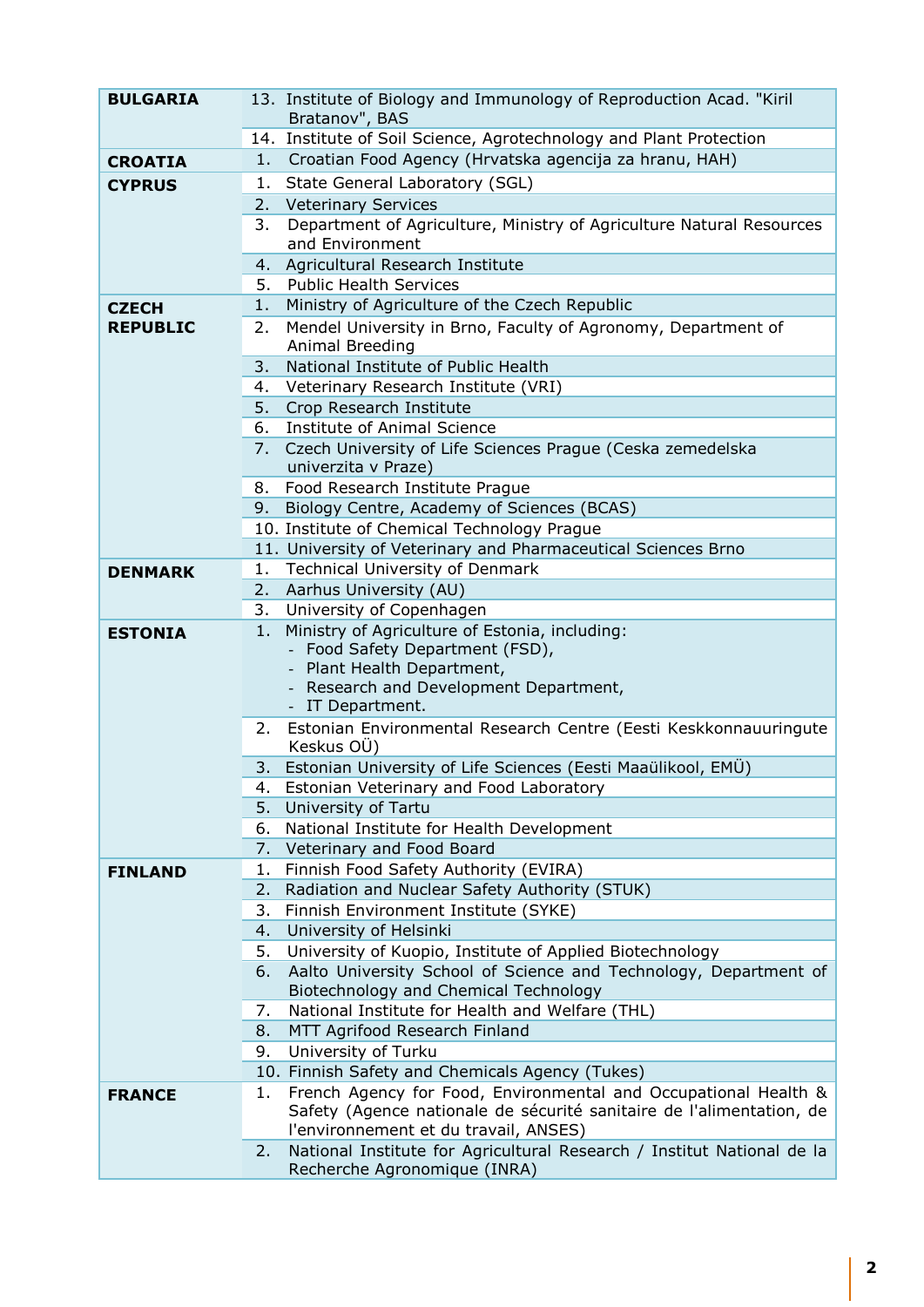| <b>FRANCE</b>  | 3.  | High Council for Biotechnology (Haut Conseil des biotechnologies,<br>HCB)                                                                                                                                                                                      |
|----------------|-----|----------------------------------------------------------------------------------------------------------------------------------------------------------------------------------------------------------------------------------------------------------------|
|                | 4.  | French Agriculture Research Centre for International Development<br>(Centre de Coopération Internationale en Recherche Agronomique<br>pour le Développement - CIRAD)                                                                                           |
|                | 5.  | Ecole Nationale Vétérinaire d'Alfort                                                                                                                                                                                                                           |
|                | 6.  | Institut Pasteur (Paris)                                                                                                                                                                                                                                       |
|                |     | 7. Institut Pasteur de Lille                                                                                                                                                                                                                                   |
|                | 8.  | Institute for Higher Education and Research in Food, Animal Health,<br>Agronomic and Environmental Sciences (Institut d'enseignement<br>supérieur et de recherche en alimentation, santé animale, sciences<br>agronomiques et de l'environnement, VetAgro Sup) |
|                | 9.  | Laboratoire de Toxicologie Alimentaire, EA 3880, Université de<br>Bretagne Occidentale                                                                                                                                                                         |
|                |     | 10. Ecole Nationale Vétérinaire de Toulouse (ENVT)                                                                                                                                                                                                             |
|                |     | 11. Agrocampus Ouest                                                                                                                                                                                                                                           |
|                |     | 12. National Institute for Research in Science and Technology for<br>Environment and Agriculture (Institut national de recherche en<br>Sciences et technologies pour l'Environnement et l'Agriculture,<br>IRSTEA)                                              |
|                |     | 13. Ifremer                                                                                                                                                                                                                                                    |
|                |     | 14. French Institute for Public Health Surveillance (Institut de Veille<br>Sanitaire, InVS)                                                                                                                                                                    |
|                |     | 15. National College of Veterinary<br>Medecine, Food Science<br>and<br>Engineering, Nantes Atlantique<br>(Ecole Nationale Vétérinaire,<br>agroalimentaire et de l'Alimentation, Nantes-Atlantique, Oniris)                                                     |
|                |     | 16. Centre International d'etudes Supérieure en Sciences Agronomiques                                                                                                                                                                                          |
|                |     | 17. University of Burgundy (Université de Bourgogne, uB)                                                                                                                                                                                                       |
| <b>GERMANY</b> | 1.  | Federal Institute for Risk Assessment (BfR)                                                                                                                                                                                                                    |
|                | 2.  | Federal Agency for Nature Conservation                                                                                                                                                                                                                         |
|                | 3.  | Robert Koch Institute                                                                                                                                                                                                                                          |
|                |     |                                                                                                                                                                                                                                                                |
|                |     | 3.1 Unit Infectious Disease Epidemiology                                                                                                                                                                                                                       |
|                | 4.  | 3.2 Unit L-2-Gene Technology<br>Julius Kuhn Institute - Federal Research Institute for Cultivated                                                                                                                                                              |
|                |     | Plants                                                                                                                                                                                                                                                         |
|                | 5.  | Federal Office of Consumer Protection and Food Safety (BVL)                                                                                                                                                                                                    |
|                | 6.  | Friedrich-Loeffler-Institut, Federal Research Institute for Animal<br>Health                                                                                                                                                                                   |
|                | 7.  | Max-Rubner-Institute (MRI), Federal Research Institute of Nutrition<br>and Food                                                                                                                                                                                |
|                | 8.  | <b>German Nutrition Society</b>                                                                                                                                                                                                                                |
|                | 9.  | Research Institute of Child Nutrition                                                                                                                                                                                                                          |
|                |     | 10. Federal Environment Agency (Umweltbundesamt)                                                                                                                                                                                                               |
| <b>GREECE</b>  | 1.  | Hellenic Food Authority (E.F.E.T)                                                                                                                                                                                                                              |
|                | 2.  | Benaki Phytopathological Institute                                                                                                                                                                                                                             |
|                | 3.  | National and Kapodistrian University of Athens                                                                                                                                                                                                                 |
|                | 3.1 | Department of Hygiene and Epidemiology, Public Health Nutrition                                                                                                                                                                                                |
|                |     | and Nutritional Epidemiology Unit, Medical school                                                                                                                                                                                                              |
|                |     | 3.2 Laboratory of Analytical Chemistry, Department of Chemistry)                                                                                                                                                                                               |
|                | 4.  | University of Crete/Faculty of Medicine (Laboratory of Clinical                                                                                                                                                                                                |
|                |     | Bacteriology, Parasitology, Zoonoses and Geographical                                                                                                                                                                                                          |
|                |     | Medicine/WHO Collaborating Centre for Research and Training in<br>Mediterranean Zoonoses)                                                                                                                                                                      |
|                | 5.  | Agricultural University of Athens                                                                                                                                                                                                                              |
|                | 6.  | Department of Science of Dietetics-Nutrition, Harokopio University                                                                                                                                                                                             |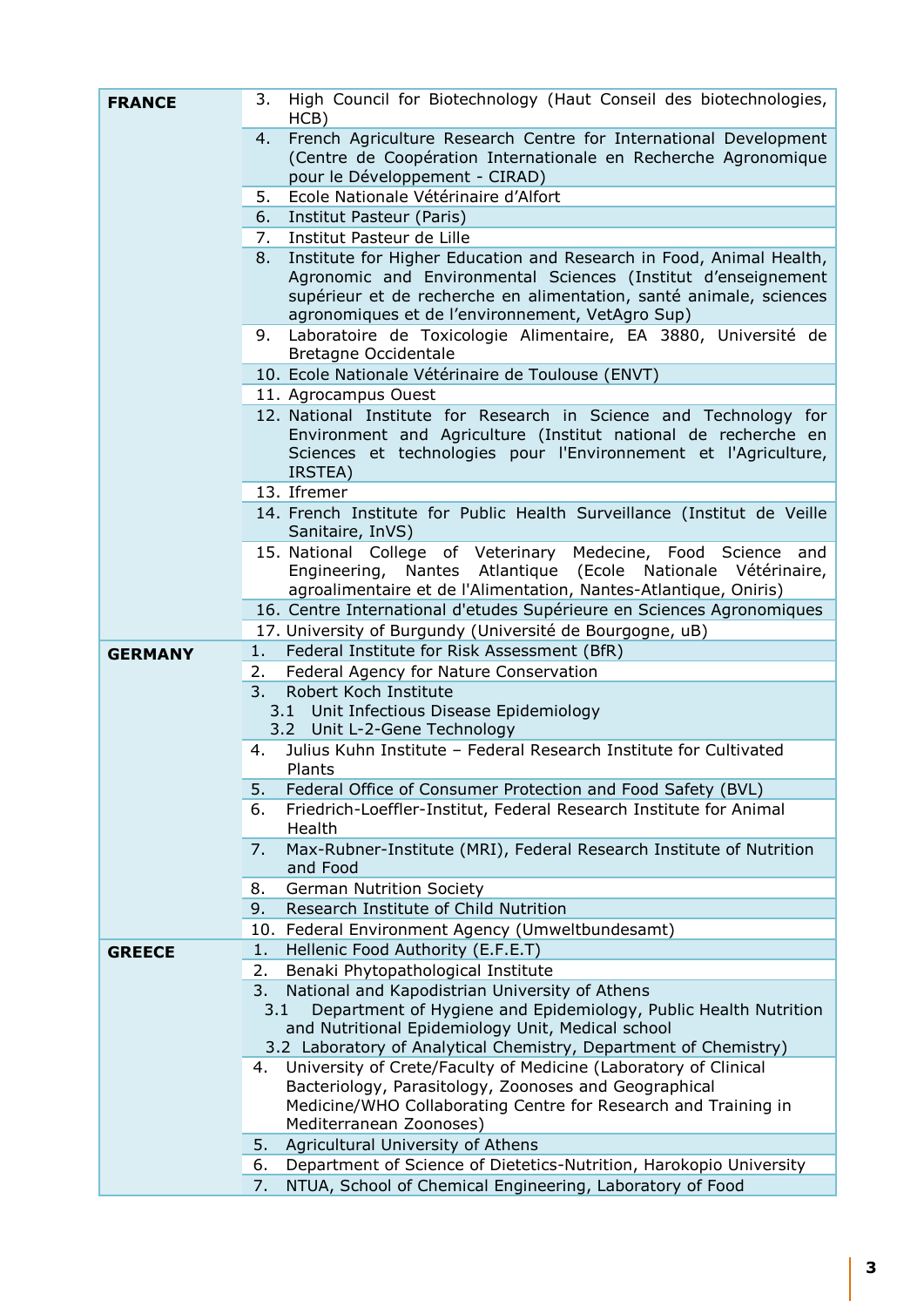| <b>GREECE</b>  | Chemistry and Technology                                                                 |
|----------------|------------------------------------------------------------------------------------------|
|                | Department of Forensic Medicine & Toxicology<br>8.                                       |
|                | <b>Hellenic Health Foundation</b><br>9.                                                  |
|                | 10. Alexander Technological Educational Institution of Thessaloniki                      |
|                | 11. Hellenic Agricultural Organization - DEMETER                                         |
|                | 12. Ministry of Finance, including:                                                      |
|                | -General Chemical State Laboratory                                                       |
|                | 13. Ministry of Rural Development and Food, including:                                   |
|                | Directorate of Plant Produce Protection,                                                 |
|                | Food Hygiene Institute of Athens,                                                        |
|                | Food Hygiene Institute of Thessaloniki.                                                  |
|                | 14. National Center for Scientific Research "Demokritos"                                 |
|                | 15. University of Thessaly                                                               |
| <b>HUNGARY</b> | National Food Chain Safety Office<br>1.                                                  |
|                | National Institute for Food and Nutrition Science<br>2.                                  |
|                | 3.<br>Hungarian Dairy Research Institute                                                 |
|                | Central Food Research Institute (CFRI)<br>4.                                             |
|                | 5.<br>Szent István University Faculty of Veterinary Science                              |
|                | 6.<br>Cereal Research Non-Profit Company                                                 |
|                | Corvinus University of Budapest, Faculty of Food Science<br>7.                           |
|                | 8.<br>Corvinus University of Budapest Research Institute for Viticulture &<br>Enology    |
|                | Hungarian Meat Research Institute (Public Benefit Company) /OHKI<br>9.<br><b>KHT</b>     |
|                | 10. National Center of Epidemiology                                                      |
|                | 11. Research Institute for Fisheries, Aquaculture and Irrigation                         |
|                | 12. Centre for Agricultural Research of the Hungarian Academy of                         |
|                | <b>Sciences</b>                                                                          |
|                | 13. Research Centre for Natural Sciences                                                 |
|                | 14. University of Debrecen                                                               |
| <b>ICELAND</b> | The Icelandic Food and Veterinary Authority<br>1.                                        |
|                | Matis Ltd<br>2.                                                                          |
|                | 3.<br>Unit for nutrition research, Landspitali-University Hospital<br>and                |
|                | University of Iceland                                                                    |
| <b>IRELAND</b> | Food Safety Authority of Ireland<br>1.                                                   |
|                | Dublin Public Analyst's Laboratory<br>2.                                                 |
|                | 3.<br>Safefood, the Food Safety Promotion Board                                          |
|                | Cork Public Analyst's Laboratory<br>4.                                                   |
|                | 5.<br>The National Food Centre, Teagasc                                                  |
|                | 6.<br>Marine Institute                                                                   |
|                | Teagsc, Moorepark Food Research Centre<br>7.                                             |
|                | <b>University College Cork</b><br>8.<br>8.1 Department of Epidemiology and Public Health |
|                | 8.2 Department of Nutrition                                                              |
|                | University College Dublin<br>9.                                                          |
|                | 9.1 Centre for Food Safety, School for Agriculture, Food Science and                     |
|                | Veterinary Medicine, College of Life Sciences                                            |
|                | 9.2 National Nutrition Surveillance Centre                                               |
|                | 10. National University of Ireland Galway                                                |
|                | 11. University of Limerick, Department of Life Sciences                                  |
|                | 12. Athlone Institute of Technology                                                      |
|                | 13. Dublin Institute of Technology (DIT)                                                 |
|                | 14. National University of Ireland Maynooth                                              |
| <b>ITALY</b>   | Italian National Institute of Health (Isitituto Superiore di Sanità, ISS)<br>1.          |
|                | Agricultural Research Council<br>2.<br>(Consiglio per<br>Ricerca<br>- Ia<br>la<br>e      |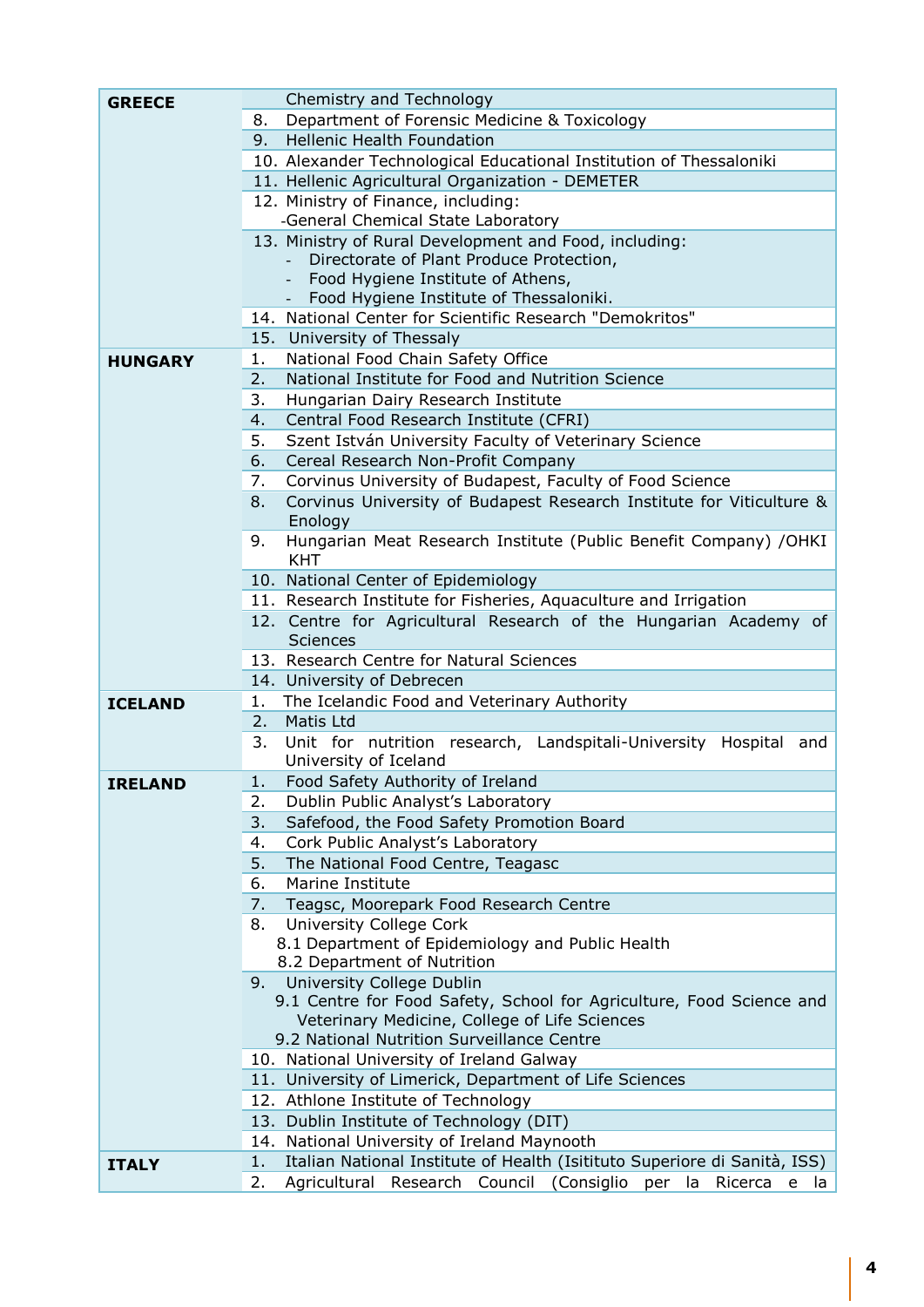| <b>ITALY</b>      | Sperimentazione in Agricoltura, CRA)                                                                                                      |
|-------------------|-------------------------------------------------------------------------------------------------------------------------------------------|
|                   | National Research Council (Consiglio Nazionale delle Ricerche, CNR)<br>3.                                                                 |
|                   | Veterinary Public Health Institute of Abruzzo and Molise (Istituto<br>4.                                                                  |
|                   | Zooprofilattico Sperimentale dell'Abruzzo e del Molise "G.Caporale",                                                                      |
|                   | IZSAM)                                                                                                                                    |
|                   | Veterinary Public Health Institute of Apulia and Basilicata (Istituto<br>5.                                                               |
|                   | Zooprofilattico Sperimentale della Puglia e della Basilicata, IZSPB)                                                                      |
|                   | Veterinary Public Health Institute of Lazio and Tuscany (Istituto<br>6.                                                                   |
|                   | Zooprofilattico Sperimentale delle Regioni Lazio e Toscana, IZSLT)                                                                        |
|                   | Veterinary Public Health Institute of Lombardy and Emilia-Romagna<br>7.                                                                   |
|                   | "Bruno<br>Ubertini"<br>(Istituto<br>Zooprofilattico<br>Sperimentale<br>della<br>Lombardia e dell'Emilia-Romagna "Bruno Ubertini", IZSLER) |
|                   | Veterinary Public Health Institute of Piedmont, Liguria and Aosta<br>8.                                                                   |
|                   | Valley (Istituto Zooprofilattico Sperimentale del Piemonte Liguria e                                                                      |
|                   | Valle d'Aosta, IZSPLVA)                                                                                                                   |
|                   | Veterinary Public Health Institute of Sicily (Istituto Zooprofilattico<br>9.                                                              |
|                   | Sperimentale della Sicilia "A.Mirri", IZSSIC)                                                                                             |
|                   | 10. Veterinary Public Health Institute of Umbria and Marche Regions                                                                       |
|                   | (Istituto Zooprofilattico Sperimentale dell'Umbria e delle Marche,                                                                        |
|                   | IZSUM)                                                                                                                                    |
|                   | 11. Veterinary Public Health Institute of Venezie (Istituto Zooprofilattico                                                               |
|                   | Sperimentale delle Venezie, IZSVe)<br>12. Alma Mater Studiorum - University of Bologna (Alma                                              |
|                   | Mater<br>Studiorum - Università di Bologna - UNIBO)                                                                                       |
|                   | 13. Università Cattolica del Sacro Cuore                                                                                                  |
|                   | 14. University Hospital "Luigi Sacco" (Azienda Ospedaliera<br>Polo<br>-                                                                   |
|                   | Universitario "Luigi Sacco")                                                                                                              |
|                   | 15. University of Eastern Piedmont (Università degli Studi del Piemonte                                                                   |
|                   | Orientale "Amedeo Avogadro", UNIPMN)                                                                                                      |
|                   | 16. University of Foggia (Università degli Studi di Foggia, UNIFG)                                                                        |
|                   | 17. University of Milan (Università degli Studi di Milano, UNIMI)                                                                         |
|                   | 18. University of Palermo (Università degli studi di Palermo, UNIPA)                                                                      |
|                   | 19. University of Parma (Università degli Studi di Parma, UNIPR)                                                                          |
|                   | 20. University of Pavia (Università degli Studi di Pavia, UNIPV)                                                                          |
|                   | 21. University of Perugia (Università degli Studi di Perugia, UNIPG)                                                                      |
|                   | 22. "Sapienza" University of Rome ("Sapienza" Università di Roma,<br>UNIROMA1)                                                            |
| <b>LATVIA</b>     | Institute of Food Safety, Animal Health and Environment "BIOR"<br>1.                                                                      |
|                   | State Plant Protection Service - Plant Protection Department<br>2.                                                                        |
|                   | Food and Veterinary Service<br>3.                                                                                                         |
|                   | Latvia University of Agriculture:<br>4.                                                                                                   |
|                   | 4.1 Faculty of Food Technology (FFT)                                                                                                      |
|                   | 4.2 Faculty of Veterinary Medicine (FVM)                                                                                                  |
|                   | 4.3 Research Institute of Biotechnology and Veterinary Medicine                                                                           |
|                   | "Sigra" (RIBVMS)                                                                                                                          |
|                   | University of Latvia<br>5.                                                                                                                |
|                   | 5.1 Faculty of Biology                                                                                                                    |
|                   | 5.2 Faculty of Chemistry                                                                                                                  |
|                   | Riga Stradiņs University (Rīgas Stradiņa universitāte)<br>6.<br>State Food and Veterinary Service<br>1.                                   |
| <b>LITHUANIA</b>  | 2.                                                                                                                                        |
|                   | Health Education and Disease Prevention, Ministry of Health                                                                               |
|                   | State Plant Service under the Ministry of Agriculture<br>3.<br>National Food and Veterinary Risk Assessment Institute<br>4.               |
|                   | Ministry of Health of Luxembourg (Ministère de la Santé)<br>1.                                                                            |
| <b>LUXEMBOURG</b> | Centre de Recherche Public de la Santé<br>2.                                                                                              |
|                   |                                                                                                                                           |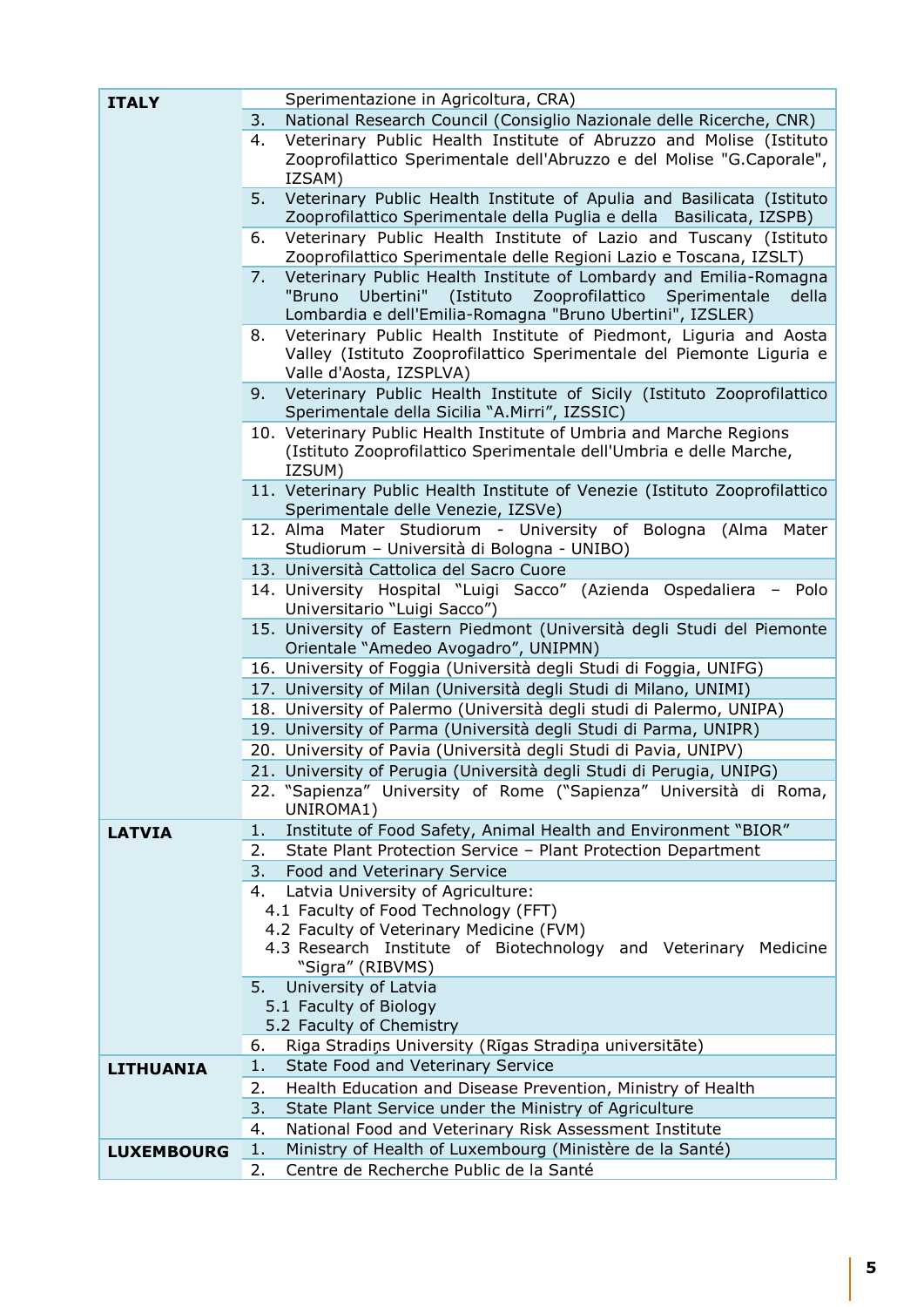| <b>LUXEMBOURG</b> | 3.  | Laboratoire National de Santé (CRP Santé)                                                                                 |
|-------------------|-----|---------------------------------------------------------------------------------------------------------------------------|
|                   | 4.  | Centre de Recherche Public-Gabriel Lippmann (CRP-GL)                                                                      |
| <b>MALTA</b>      | 1.  | Malta Competition and Consumer Affairs Authority                                                                          |
| <b>NORWAY</b>     | 1.  | Norwegian Scientific Committee for Food Safety                                                                            |
|                   | 2.  | Bioforsk - Norwegian Institute for Agricultural and Environmental<br>Research, Plant Health and Plant Protection Division |
|                   | 3.  | National Institute of Nutrition and Seafood Research (NIFES)                                                              |
|                   | 4.  | Norwegian Veterinary Institute                                                                                            |
|                   | 5.  | Norwegian Forest and Landscape Institute                                                                                  |
|                   | 6.  | Norwegian Institute for Air Research (NILU)                                                                               |
|                   | 7.  | Norwegian Institute for Water Research (NIVA)                                                                             |
|                   | 8.  | Norwegian Institute of Public Health                                                                                      |
|                   |     | 8.1 Division of Environmental Medicine<br>8.2 Division of Infectious Disease Control                                      |
|                   | 9.  | Norwegian School of Veterinary Science                                                                                    |
|                   |     | 10. Norwegian University of Life Sciences, Department of Animal- and                                                      |
|                   |     | <b>Aquacultural Sciences</b>                                                                                              |
|                   |     | 11. Department of Nutrition, Institute of Basic Medical Sciences,                                                         |
|                   |     | University of Oslo                                                                                                        |
|                   |     | 12. Norwegian Food Safety Authority                                                                                       |
| <b>POLAND</b>     | 1.  | Chief Sanitary Inspectorate National Veterinary Research Institute                                                        |
|                   | 2.  | National Veterinary Research Institute                                                                                    |
|                   | 3.  | Institute of Natural Fibres and Medicinal Plants                                                                          |
|                   | 4.  | National Institute of Public Health - National Institute of Hygiene                                                       |
|                   | 5.  | The National Food and Nutrition Institute                                                                                 |
|                   | 6.  | Institute of Soil Science and Plant Cultivation - State Research<br>Institute (IUNG - PIB)                                |
| <b>PORTUGAL</b>   | 1.  | Portuguese Authority for Food and Economic Safety (ASAE)                                                                  |
|                   | 2.  | Instituto Nacional de Saude Doutor Ricardo Jorge, I.P.                                                                    |
|                   | 3.  | Direcção-Geral de Protecção das Culturas (DGPC)                                                                           |
|                   | 4.  | National Institute of Pharmacy and Medicines -INFARMED                                                                    |
|                   | 5.  | Direcção Geral de Veterinária - DSCQ                                                                                      |
|                   | 6.  | Laboratório National de Investigação Veterinária                                                                          |
|                   | 7.  | National Institute for Engineering, Technology and Innovation -<br><b>INETI-DTIA</b>                                      |
|                   | 8.  | Faculdade de Farmácia da Universidade de Lisboa                                                                           |
|                   | 9.  | Universidade de Lisboa Faculdade de Medicina Veterinária                                                                  |
|                   |     | 10. Instituto Superior de Engenharia - Universidade do Algarve                                                            |
|                   |     | 11. Universidade de Lisboa                                                                                                |
|                   | 12. | University of Coimbra                                                                                                     |
|                   |     | 13. Clinica Universitària de Medicina - Faculdade de Medicina - Coimbra                                                   |
|                   |     | 14. Instituto Superior de Ciências da Saúde Egas Moniz                                                                    |
|                   |     | 15. University of Porto, Faculty of Nutrition and Food Sciences                                                           |
|                   |     | 16. Faculdade de Medicina da Universidade do Porto                                                                        |
|                   |     | 17. Faculdade de Farmacia da Universidade do Porto (FFUP)                                                                 |
|                   |     | 18. ICETA Instituto de Ciências e Tecnologias Agrárias e Agro-<br>Alimentares                                             |
|                   |     | 19. Área Departamental de Ciencia e Tecnologia de Alimentos, Escola<br>Superior Agrária Instituto Politécnico de Beja     |
|                   |     | 20. Instituto Politécnico de Leiria (IPL)                                                                                 |
|                   |     | 21. Instituto Politécnico de Santarém                                                                                     |
|                   |     | 22. Instituto Superior de Agronomia                                                                                       |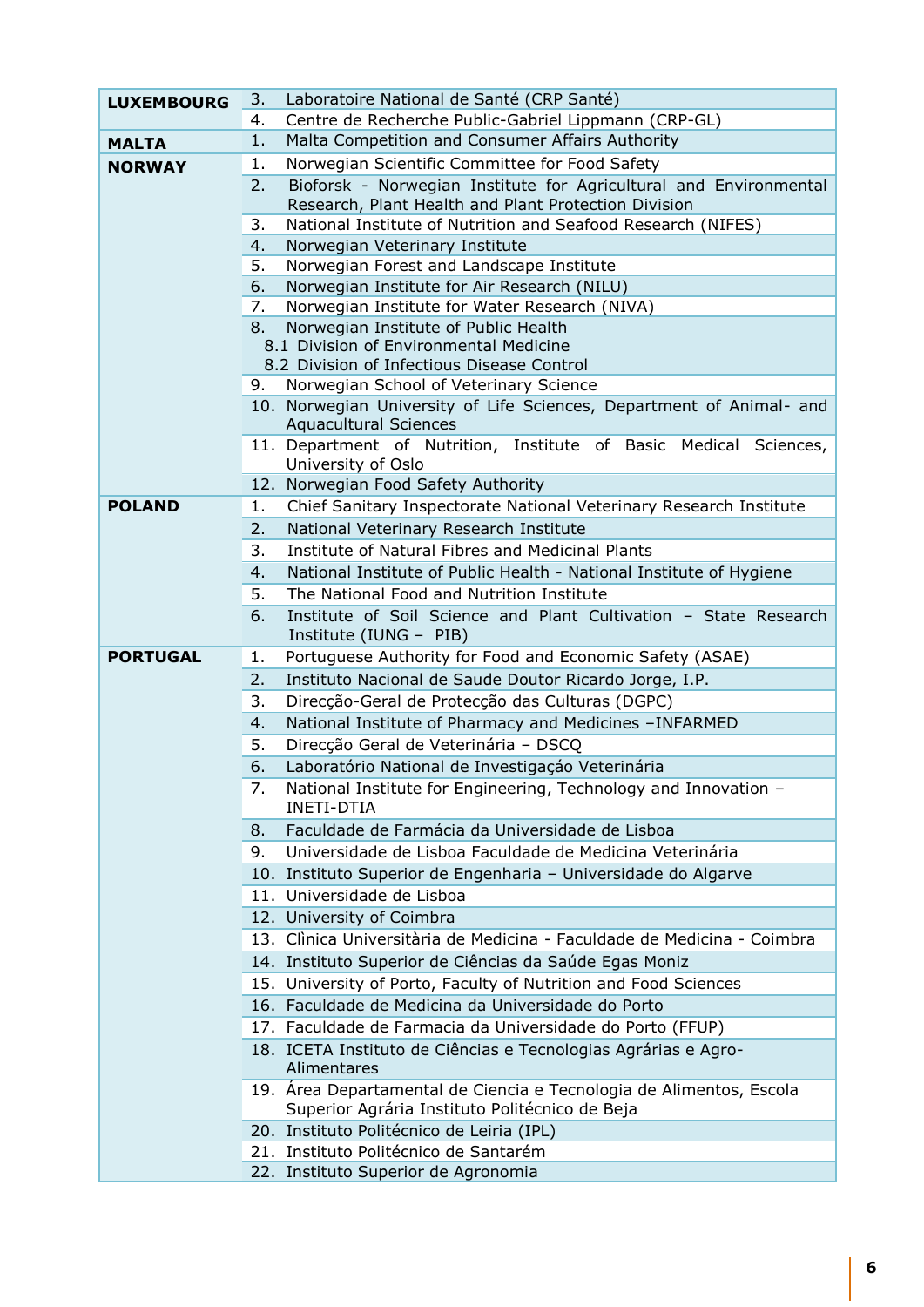| <b>PORTUGAL</b> |     |                                                                                                           |
|-----------------|-----|-----------------------------------------------------------------------------------------------------------|
|                 |     | 23. Universidade Lusófona de Humanidades e Tecnologia                                                     |
|                 |     | 24. Universidade Católica Portuguesa - Escola Superior de Biotecnologia                                   |
|                 |     | 25. ITQB-UNL                                                                                              |
|                 |     | 26. Escola Superior Agrária (ESAB) - Instituto Politécnico de Bragança                                    |
|                 |     | 27. University of Aveiro - Food Biochemistry Group                                                        |
|                 |     | 28. Faculty of Sciences and Technology / UNL                                                              |
|                 |     | 29. Universidade do Minho                                                                                 |
|                 |     | 30. Instituto de Ciências Agrárias Mediterrânicas                                                         |
| <b>ROMANIA</b>  | 1.  | Romanian Sanitary Veterinary and Food Safety                                                              |
|                 | 2.  | Institute for Diagnosis and Animal Health                                                                 |
|                 | 3.  | Ministry of Public Health                                                                                 |
|                 |     | 3.1 Department of Public Health Authority (PHA)                                                           |
|                 |     | 3.2 Department of Sanitary State Inspection                                                               |
|                 | 4.  | Institute for Hygiene and Veterinary Public Health                                                        |
|                 | 5.  | Banat's University of Agricultural Science and Veterinary Medicine                                        |
|                 | 6.  | Sanitary Veterinary and Food Safety Directorate of Bucharest -<br>Sanitary Veterinary Laboratory of State |
|                 | 7.  | University of Agricultural Sciences and Veterinary Medicine - Cluj                                        |
|                 |     | Napoca                                                                                                    |
|                 | 8.  | National Institute of Research and Development for Food                                                   |
|                 |     | Bioresources - IBA Bucharest                                                                              |
|                 | 9.  | Dunarea de Jos University                                                                                 |
| <b>SLOVAKIA</b> | 1.  | Ministry of Agriculture and Rural Development of the Slovak                                               |
|                 |     | Republic (MARD), including:                                                                               |
|                 |     | Food Safety and Nutrition Department (FSND),                                                              |
|                 |     | Department of Animal Production,                                                                          |
|                 |     | Department of Plant Production.                                                                           |
|                 | 2.  | Public Health Authority of the Slovak Republic                                                            |
|                 | 3.  | Regional Public Health Authority in Poprad                                                                |
|                 | 4.  | Animal Production Research Centre Nitra                                                                   |
|                 | 5.  | Central Controlling and Testing Institute in Agriculture                                                  |
|                 | 6.  | Food Research Institute                                                                                   |
|                 | 7.  | State Veterinary and Food Institute                                                                       |
|                 | 8.  | Slovak University of Agriculture in Nitra                                                                 |
|                 | 9.  | University of Veterinary Medicine and Pharmacy in Kosice                                                  |
|                 | 10. | Institute of Parasitology, Slovak Academy of Sciences                                                     |
|                 | 11. | Water Research Institute                                                                                  |
| <b>SLOVENIA</b> | 1.  | Ministry of Agriculture, Forestry and Food                                                                |
|                 | 2.  | National Institute of Public Health                                                                       |
|                 | 3.  | Agricultural Institute of Slovenia                                                                        |
|                 | 4.  | Slovenian Institute for Hop Research and Brewing                                                          |
|                 | 5.  | Veterinary Faculty University of Ljubljana                                                                |
|                 | 6.  | University of Ljubljana, Dept. Food Science and Technology,                                               |
|                 |     | <b>Biotechnical Faculty</b>                                                                               |
|                 | 7.  | University of Maribor (Univerza v Mariboru)                                                               |
|                 | 8.  | Jozef Stefan Institute                                                                                    |
|                 | 9.  | National Institute of Biology (NIB),                                                                      |
|                 |     | Department of Biotechnology and Systems Biology                                                           |
|                 |     | 10. University of Ljubljana, Biotechnical Faculty, Dept. of Agronomy,                                     |
|                 |     | Chair of Entomology and Phytopathology                                                                    |
|                 |     | 11. University of Ljubljana, Biotechnical Faculty, Zootechnical Dept.                                     |
|                 |     | 12. Public Health Institute of Maribor                                                                    |
|                 |     | 13. Slovenian Forestry Institute                                                                          |
|                 |     | 14. Nutrition Institute                                                                                   |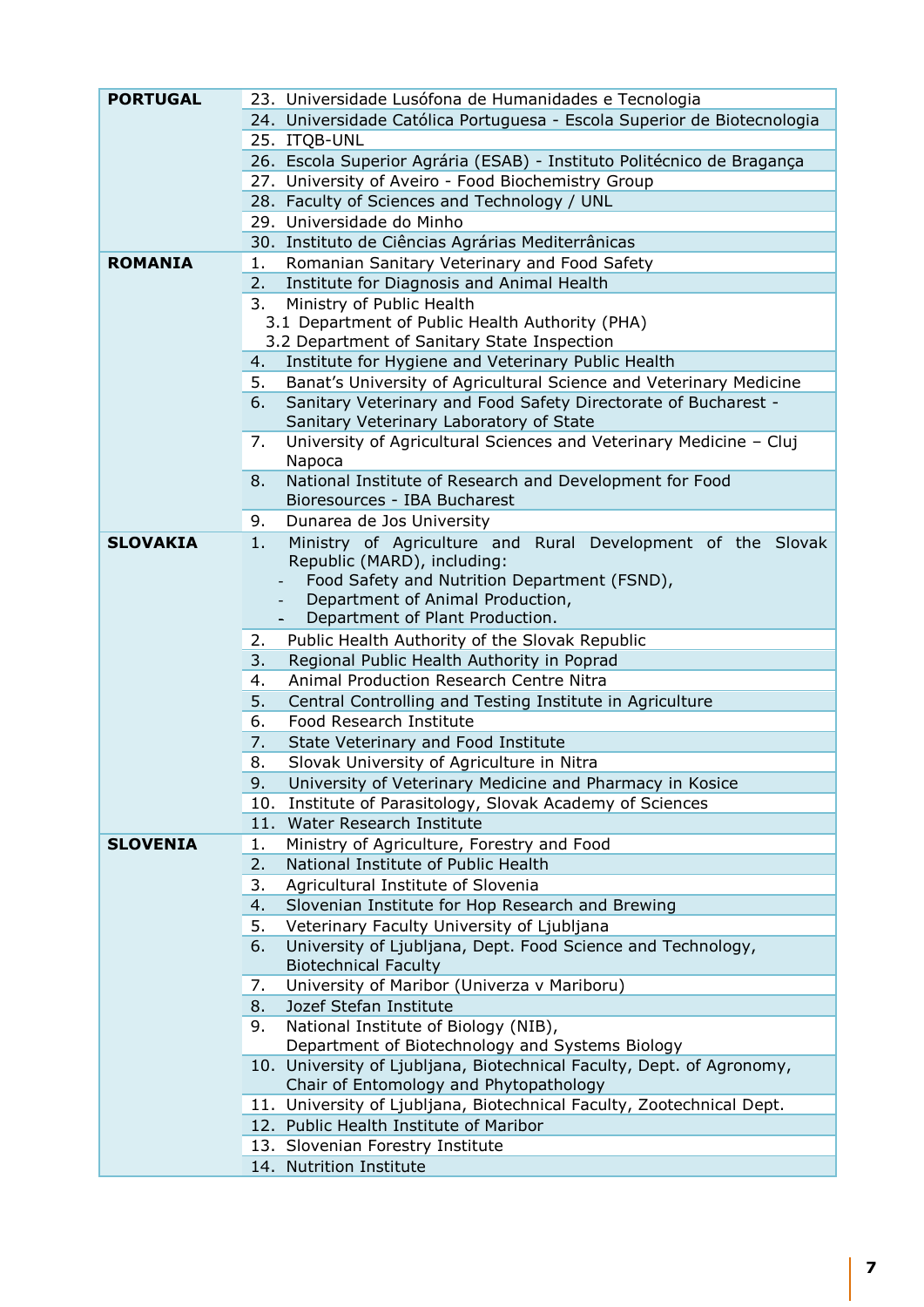| <b>SPAIN</b>       | 1. | Spanish Agency for Consumer Affairs, Food Safety and Nutrition<br>(AECOSAN)                                                |
|--------------------|----|----------------------------------------------------------------------------------------------------------------------------|
|                    | 2. | Spanish National Research Council<br>(Agencia<br>Estatal<br>Consejo<br>Superior de Investigaciones Científicas, CSIC)      |
|                    | 3. | Agri-Food Laboratory (Laboratori Agroalimentari)                                                                           |
|                    | 4. | Departamento de Nutrición, Bromatología y Tecnología de los<br>Alimentos, Facultad de Veterinaria, Universidad Complutense |
|                    | 5. | Universidad Complutense de Madrid                                                                                          |
|                    | 6. | Universidad de las Islas Baleares (Laboratorio de Biología Molécula,<br>Nutrición y Biotecnología)                         |
|                    | 7. | Drug Analysis Service - Universidad Autónoma de Barcelona<br>(Facultad de Veterinaria)                                     |
|                    | 8. | Grupo de Investigation Dh03 - Universidad de León - (Facultad de<br>Veterinaria)                                           |
|                    | 9. | Agència Catalana de Seguretat Alimentària (ACSA)                                                                           |
|                    |    | 10. Institute of Agriculture and Food Research and Technology (IRTA)                                                       |
|                    |    | 11. Laboratory of Mycology (UCM)                                                                                           |
|                    |    | 12. Nutrición y Bromatología, Facultad de Veterinaria, Universidad de<br>Murcia                                            |
|                    |    | 13. Institute of Nutrition and Food Technology (INYTA)                                                                     |
|                    |    | 14. Saluvet Group                                                                                                          |
|                    |    | 15. ELIKA - Basque Foundation For Agrofood Safety (Fundación Vasca<br>Para La Seguridad Agroalimentaria)                   |
|                    |    | 16. University of Santiago de Compostela                                                                                   |
|                    |    | 17. Basque Institute for Agrarian Research and Development (NEIKER)                                                        |
|                    |    | 18. Institute of Health Carlos III (Instituto de Salud Carlos III, ISCIII)                                                 |
|                    |    | 19. National Institute for the Agricultural and Food Research and<br>Technology (INIA)                                     |
|                    |    | 20. University of Almería (Universidad de Almería, UAL)                                                                    |
|                    |    | 21. University of the Basque Country (UPV/EHU)                                                                             |
|                    |    | 22. Universitat Rovira i Virgili                                                                                           |
|                    |    | 23. University of Valencia                                                                                                 |
|                    |    | 24. Ministry of Agriculture, Food and Environment, including:                                                              |
|                    |    | Laboratorio Arbitral Agroalimentario (LAA)                                                                                 |
|                    |    | Laboratorio Central de Veterinaria (LCV).                                                                                  |
|                    |    | 25. Fundació Centre de Recerca en Economia i Desenvolupament<br>Agroalimentari UPC-IRTA (CREDA)                            |
|                    |    | 26. University of Barcelona (UB)                                                                                           |
|                    |    | 27. Universidad de Córdoba                                                                                                 |
|                    |    | 28. Universidad de Sevilla                                                                                                 |
| <b>SWEDEN</b>      | 1. | National Food Agency                                                                                                       |
|                    | 2. | National Veterinary Institute                                                                                              |
|                    | 3. | Swedish Chemicals Agency                                                                                                   |
|                    | 4. | Swedish Environmental Protection Agency                                                                                    |
|                    | 5. | Swedish University of Agricultural Sciences                                                                                |
|                    | 6. | Linnaeus University                                                                                                        |
|                    | 7. | Karolinska Institutet                                                                                                      |
| <b>THE</b>         | 1. | Netherlands Food and Consumer Product Safety Authority (NVWA)                                                              |
| <b>NETHERLANDS</b> | 2. | National Institute for Public Health and the Environment (RIVM)                                                            |
|                    | 3. | Institute for Environmental Studies, Vrije Universiteit                                                                    |
|                    | 4. | Board for the Authorisation of Plant Protection Products and Biocides<br>(Ctgb)                                            |
|                    | 5. | DLO Foundation (Stichting Dienst Landbouwkundig Onderzoek)                                                                 |